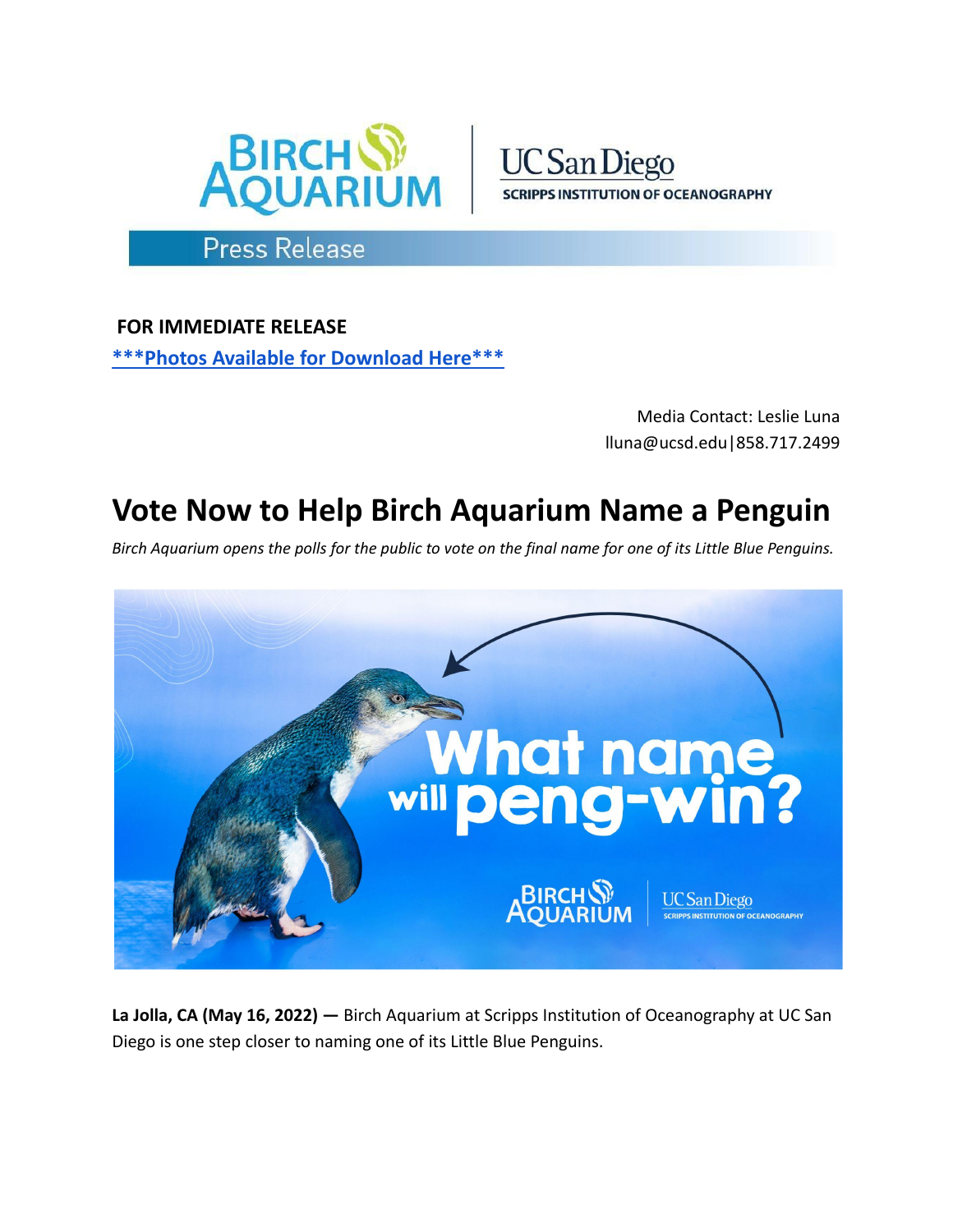Aquarium fans submitted nearly 2,000 names during the naming campaign that was launched on World Penguin Day (April 25). The aquarium's team faced the exciting task of narrowing those entries down to just five for the public to vote on.

The final choices are:

- **Diego** for his new home in San Diego, the only place in Western U.S. where you can find Little Blue Penguins
- **Flip** a nod to penguin flippers and FLIP, the FLoating Instrument Platform that was operated by Scripps Institution of Oceanography for over 50 years
- **Triton** for this small but mighty (penguin) ruler of the sea that highlights Birch Aquarium's connection to the UC San Diego community
- **Azulito** just as the ocean is interconnected, Azulito means little blue in Spanish and highlights the unique interconnectedness of our binational region
- **Torrey** highlights the conservation of unique species, like the endangered Torrey Pines found only in San Diego and the Channel Islands

The public is invited to vote for their favorite name at [aquarium.ucsd.edu](https://aquarium.ucsd.edu/visit/exhibits/penguins/help-name-our-penguin) between now and the end of the month. Voting closes on May 29 at 5 p.m. PT. The final name will be announced on June 2, 2022.

When *Beyster Family Little Blue Penguins* opens this summer, it will be the first time people will be able to observe the world's smallest penguins on the West Coast. Little Blue Penguins get their name from the blue sheen of their coats, and their tiny size. They are native to southern Australia, Tasmania and New Zealand. Blue Penguins are less than a foot tall and weigh just 2 to 3 pounds.

The new habitat follows these pint-sized penguins on their journey from hatchlings to adults, highlighting the challenges they face in a changing climate while celebrating the features that make them so unique (and adorable). The exhibit is named in honor of a \$1 million gift from the Beyster family, who are long-time supporters of Scripps Institution of Oceanography and Birch Aquarium.

"We can't wait to introduce our guests to these amazing little birds. Our goal is to give these penguins a comfortable and enriching life. We spent a lot of time developing an exhibit that feels and looks like a little slice of the Australian coastline," said Kayla Strate, lead penguin aquarist. "We want to make sure they have a healthy social structure, a diverse diet and plenty of room for exercise, swimming and nesting."